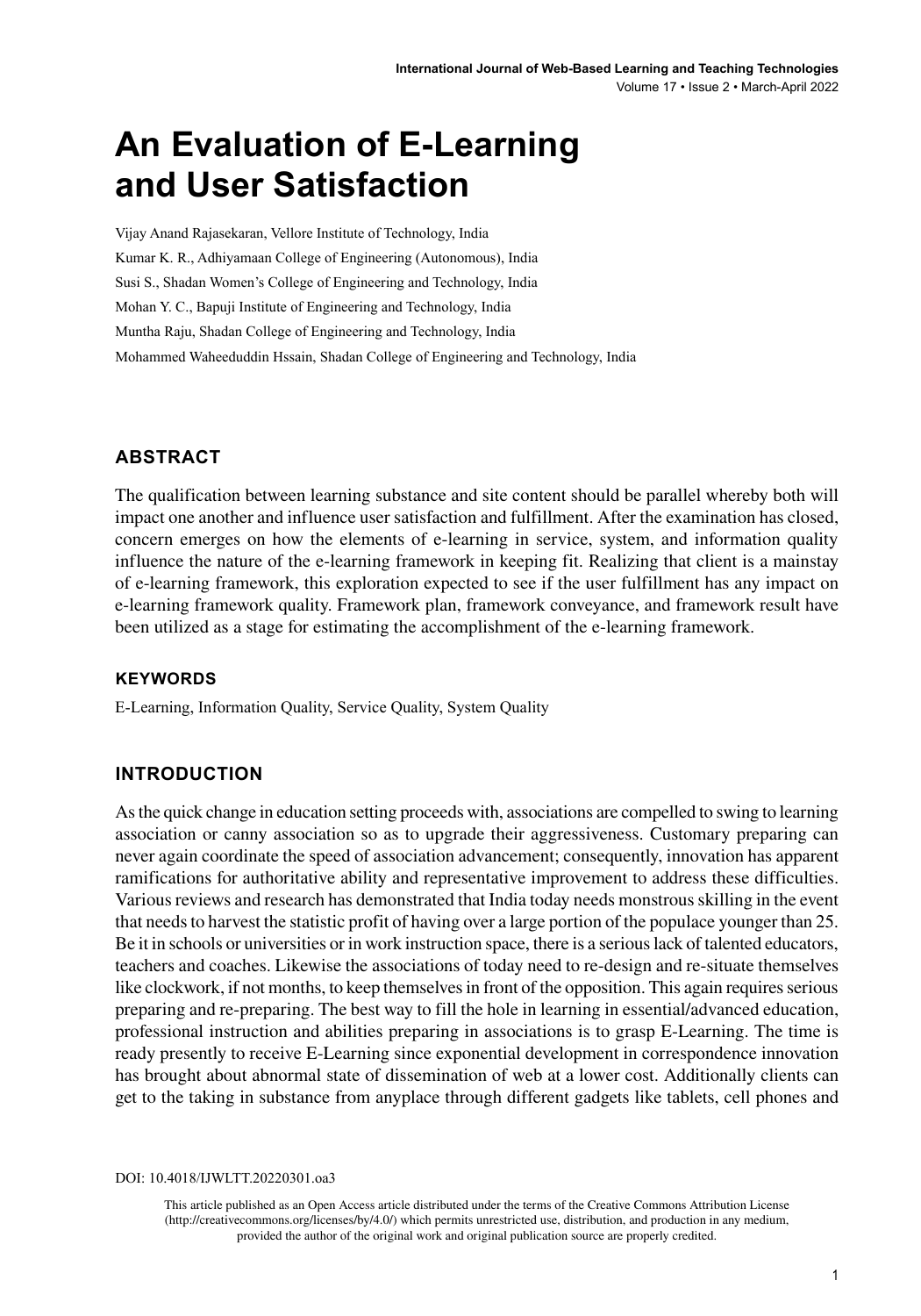so forth separated from PCs. MOOCs add another measurement to e-learning. In such a situation, we can expect a huge upsurge in e-learning in India in the quick future.

Alex Bennet and David Bennet (2008) the job of feeling in adapting explicitly, e-learning and its relationship to the marvel called enthusiastic learning. With innovation comes a characteristic energy as far as availability and its help of self-driven, experiential realizing, which is a piece of the transformative legacy. As the comprehension of the neuroscience and science of human learning propels, the individual needs of individual students are being started to see well. Uniting these requirements with e-learning framework abilities will offer a noteworthy bounce in the learning rate and productivity as we move into a future loaded up with change, vulnerability, unpredictability and anxiety. Bob Little (2001) under strain from present day business conditions and practices, innovation is being outfit to enable more individuals to take in more things speedier than any other time in recent memory along these lines empowering them not exclusively to accomplish more things however to do new things, and show improvement over would have been the situation under the customary, instructor led preparing framework. There is a threat, in any case, that individuals will begin to look all starry eyed at "innovation" and disregard the benefit of guaranteeing that e-learning materials provide food for students' needs and pursue the standards of compelling instructional structure. One of the main organizations in the field of delivering custom fabricated e-learning arrangements, VEGA Skill change, plots the two its logic and the procedure it uses to guarantee this is the situation. Cheul Rhee et al, (2006) the exploration is to inspect the impacts of interface consistency on the learning execution of gifted and amateur PC clients who are considering with web-based e-learning frameworks. Talented understudies made a larger number of blunders than amateurs when utilizing a physically conflicting e-learning framework. The learning fulfillment dimension of those talented with PCs was lower than that of tenderfoots utilizing such a framework. Thoughtfully predictable frameworks encouraged talented understudies' learning fulfillment. Communicational predictable frameworks shut the accomplishment hole inside the tenderfoot understudy gathering. Be that as it may, the impact of communicational consistency on talented understudies was conflicting. Christina Mainka and Angela Benzies, (2006) e-learning offers many energizing open doors for supporting a wide scope of understudies to take in more successfully, yet it has additionally made critical difficulties for scholarly staff who feel progressively stressed to reexamine educating systems. This article looks to investigate the fundamental obstructions looked by scholastics in consolidating innovation into their instructing and proceeds to offer direction and reasonable tips for a progressively fruitful and learner centered approach educated by the writers' very own e-learning research, significant distributions and intelligent examination of their own training. Mindfulness is additionally raised in regards to review discoveries and exchanges with scholastics that affirm that fruitful execution of an e-learning technique over an organization depends fundamentally on senior administration's acknowledgment of the wide scope of instructive, administrative and mechanical help needs of showing staff and the remaining task at hand suggestions if new understudy needs are to be met viably. It is contended, besides, that foundations may be in the situation to draw on set up advantages of showing advances if staff improvement programs are updated to fuse rising advances and electronic assets and show how these might be mapped on to educational methodologies. To exhibit how the exercises learnt have been connected to date and depicts the continuous exercises in making the e-learning vision a reality at Napier University. Thusly, the work has a predominately UK center, instead of endeavoring to cover a wide scope of universal practice. First light G. Gregg (2007) the upsides of utilizing insightful specialists to encourage the area and customization of suitable e-learning assets and to cultivate joint effort in e-learning environments. E-learning operators ought to permit the revelation of new learning articles all the more effectively, enable students to tweak materials introduced to enhance learning results and enhance coordinated effort in the e-learning condition.